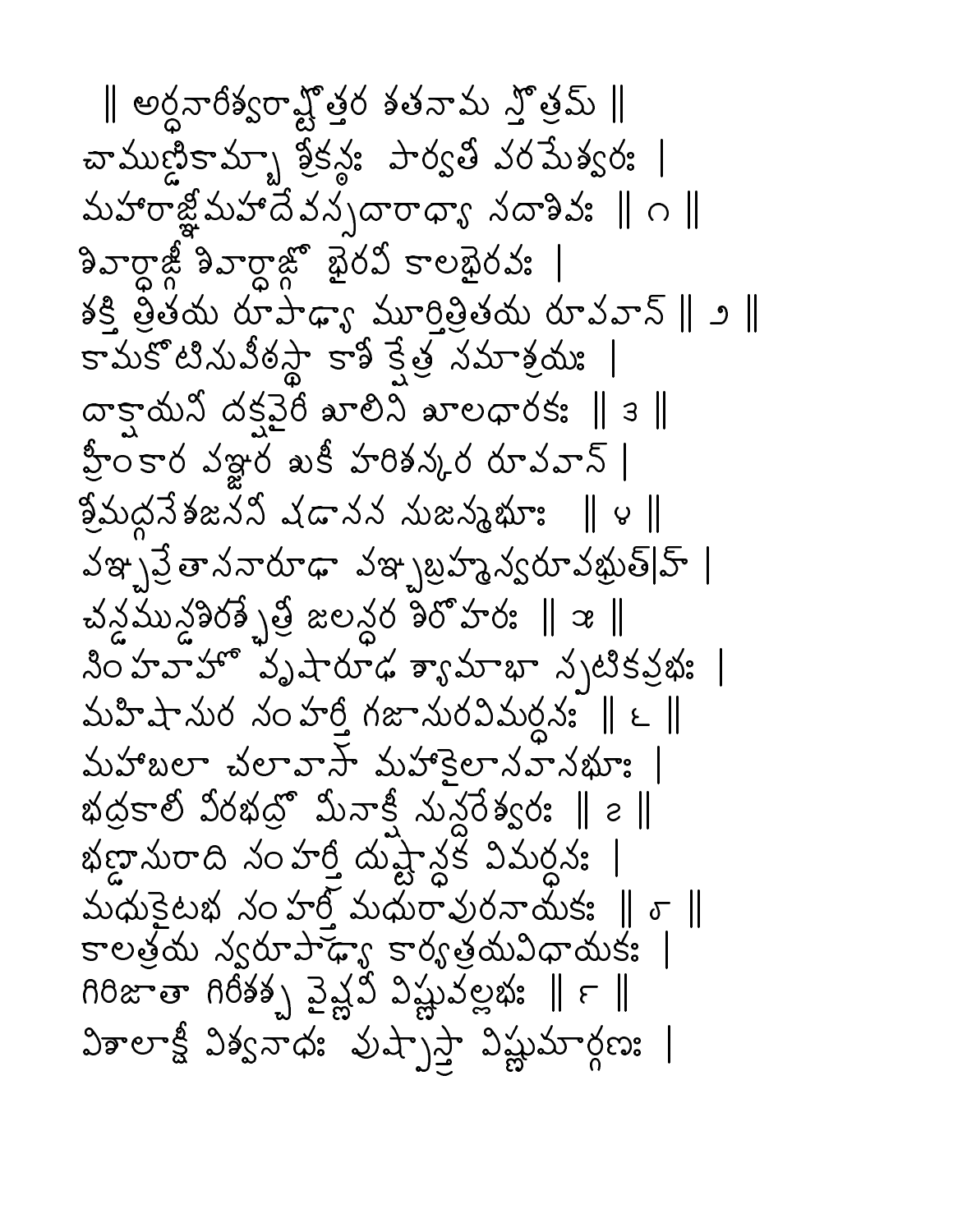కెనుమృవననోపేతా వ్యాఘవర్మాంబరావృతః || ౧౦ || మూలవకృతిరూపాడా, వరబహృన్వరూవవాన్ |  $\alpha$  ကိုးသားပြီး သည် သည် အသုံးသွေးကို အားလေး ကားကို ကား మనోరూపేక్తు కొదల్లామహామేరు దనుర్ధరః | చంద్రచూడా చంద్రమౌలిర్మహామాయా మహేశ్వరః || ౧౨ || మహాకాలి మహాకాలొదివ్యరూపాదిగమ్బరః బిన్లువీఠ నుఖానీనా శ్రీమదోన్కారవీఠగః ∥ ౧౩ ∥ హరీద్రా కుం కుమాలిప్తా భన్నోద్దూలితవిగ్రహః మహావద్మాటవిల్లా మహాబిల్యాటవిన్లియ || ౧౪ || నుధామయీ విషధరో మాతజీమకుటే శ్వర:  $3\Delta 3\sigma s$   $3\Delta x\alpha$ ోచక్రేశీ విష్ణుచక్రద:  $\parallel$  ౧౫ $\parallel$ జగన్మయీ జగద్రూఎో మృడాణీ మృత్యునాశనః రామార్చితవదామ్నాజా కృష్ణవుత్రవరవ్వు ∥ ౧౬ ∥ రమావాణినునం సేవాౄ విష్ణుబ్రహ్మనునేవితః నూర్యచన్దాగ్ని నయనా తేజన్తయవిలోచనః ∥ం౭ ∥ చిదగ్ని కుణ్ణనమ్బూతా మహాలిజ్గ నముద్భవః | కంబుకణ్ణి కాలకణ్ౖు నజ్రే వజ్రహజితః ∥ం్ ∥ త్రికన్లకీత్రిభన్లోని భన్మరక్షాన్మరాన్తక: హయగ్రీవవరోద్దాత్రి మార్కస్థేయవరవ్రదః | ౧౯ || చిన్తామణి గృహావాసామన్ధరాచలమన్దిరః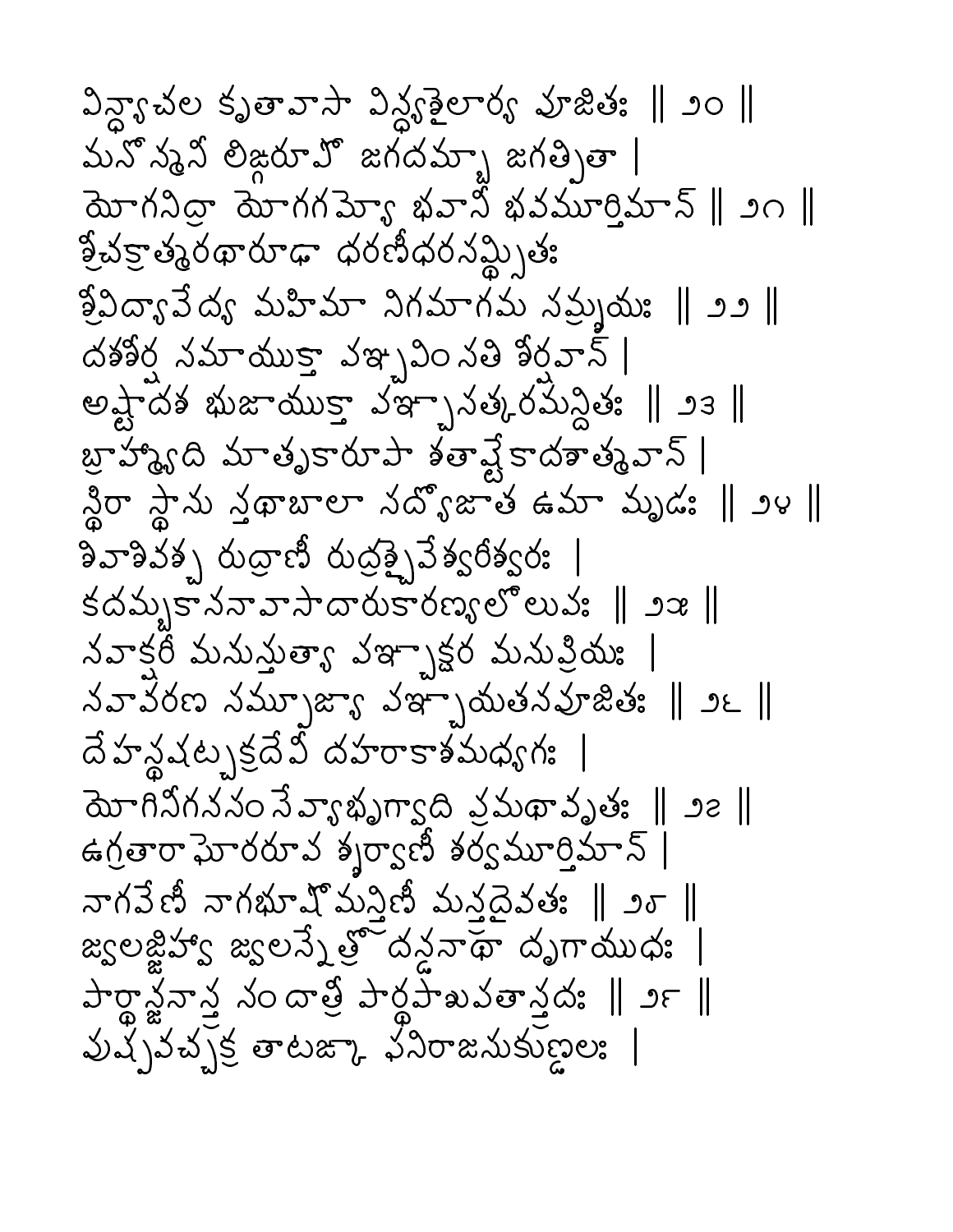బాణవుత్రి వరోద్దాత్రి బాణానురవరవ్దుః || ౩౦ || వ్యాలకజ్పక నమ్యీతా వ్యాలయజ్ఞో వవితవాన్ |  $\lambda$ వలావణ్యరూపాడా నవయౌవన విగ్రాం || 30 || నాట్య ప్రియా నాట్య మూర్తి స్తివన్యా తీవురాస్తేక: | తన్నోచార నున్రీతా తన్తాదిమ విధాయకః ॥ ౩౨ ॥ నవవల్లిష్ట వరదా నవవిర నుజన్మభూ: భ్రమరజ్యా వానుకిజ్యో ఖేరుల్గా ఖీమవూజితః ∥ ౩౩ ∥ నిఖం బఖం బ దమని నిచావస్తారమర్దన:  $\Delta$ హస్రామ్భుజరూఢా నహన్రకమలార్పితః || ఇ౪ || గజ్నహోదరీ గజ్గాధరో గౌరీ త్ర్యంబక: కేశైల భ్రమరాంబాఖ్యా మల్లికార్జునవూజితః || ౩౫ || భవతావవశమని భవరోగనివారక: చన్ధమం డలమధ్యాస్థా మునిమాననహం నకః ॥ ౩౬ ॥ క్రత్యేశ్ల క్రనన్న త్యాకామేశీ కామరూవవాన్ | న్యమం న్లభా న్యవ్లకాశః కాలరాత్రీ కృతాన్లపృత్|హ్ || ౩౭ ||  $\Delta$ దాన్న పూర్ణా భిక్షాట్లో వనుదూ వనువ్రదః | నర్వచైతన్య రూపాడ్యా నచ్చిదానన్ల విగ్రహం || ఇశా || నర్వమఙ్దల రూపాడ్యా నర్వకల్యాణదాయకః  $\sigma$ జే రాజే శ్వరీ శ్రీమద్రాజరాజ ప్రియంకర:  $\parallel$  ౩౯  $\parallel$ అర్ధనారిశ్వరస్యేదమ్ నామ్నామహ్లోత్తరమ్ శతమ్ | వఠన్నర్చన్నదా భక్తా, నర్వ సామాజ్, మావ్ను యాత్|హ్ || ౪ం ||